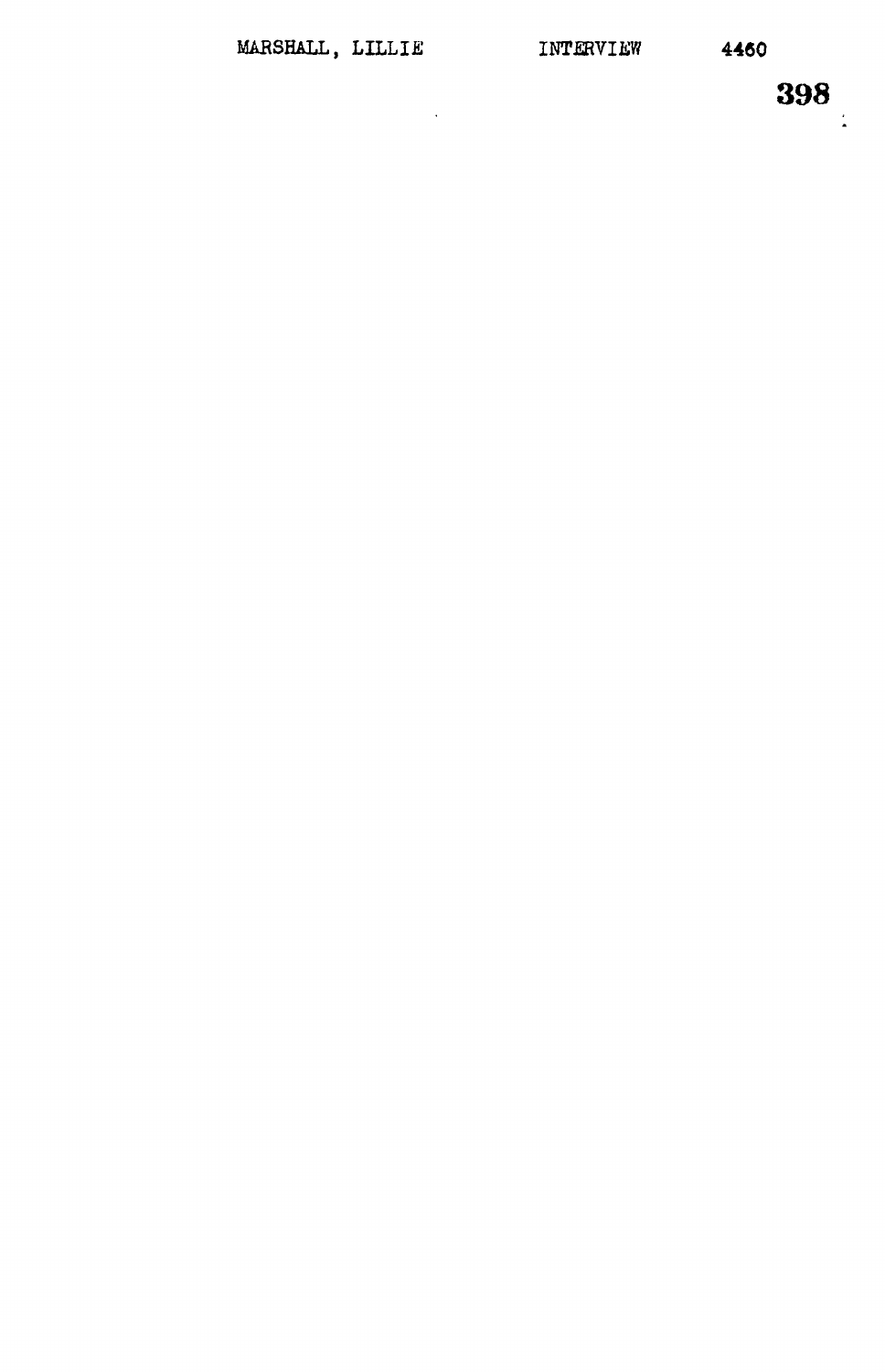| MARSHALL, LILLIE. INTERVIEW.                                                                                                                                                                                                                                              |  |
|---------------------------------------------------------------------------------------------------------------------------------------------------------------------------------------------------------------------------------------------------------------------------|--|
|                                                                                                                                                                                                                                                                           |  |
| $-9-$<br>Form $A-(S-149)$ 399                                                                                                                                                                                                                                             |  |
| 4460<br>BIOGRAPHY FORM<br>WORKS PROGRESS ADMINISTRATION                                                                                                                                                                                                                   |  |
| Indian-Pioneer History Project for Oklahoma                                                                                                                                                                                                                               |  |
|                                                                                                                                                                                                                                                                           |  |
| Field Worker's name Amalia Harris                                                                                                                                                                                                                                         |  |
| $193 - 7$                                                                                                                                                                                                                                                                 |  |
| 1. Name Mrs. Aillie J. (Hiener) Marshall                                                                                                                                                                                                                                  |  |
| 2. Post Office Address Oklahoma City, Oklahoma                                                                                                                                                                                                                            |  |
| 3. Residence address (or location) 216 M. E. 10                                                                                                                                                                                                                           |  |
| DATE OF BIRTH: Month Sept. Day 22 Year 1875<br>4.                                                                                                                                                                                                                         |  |
| 5. Place of birth Near Athens Texas                                                                                                                                                                                                                                       |  |
| ₩                                                                                                                                                                                                                                                                         |  |
| Place of birth Taxas.<br>6. Name of Father John B. Hiener                                                                                                                                                                                                                 |  |
| Other information about father Reared by grandfather, who was an outstanding<br>Texas Ranger.<br>Name of Mother Mattie Marshall ----- Place of birth Texas<br>7.                                                                                                          |  |
| Other information about mother                                                                                                                                                                                                                                            |  |
|                                                                                                                                                                                                                                                                           |  |
| Notes or complete narrative by the field worker dealing with the life<br>and story of the person interviewed. Refer to Manual for suggested<br>subjects and questions. Continue on blank sheets if necessary and<br>attach firmly to this form. Number of sheets attached |  |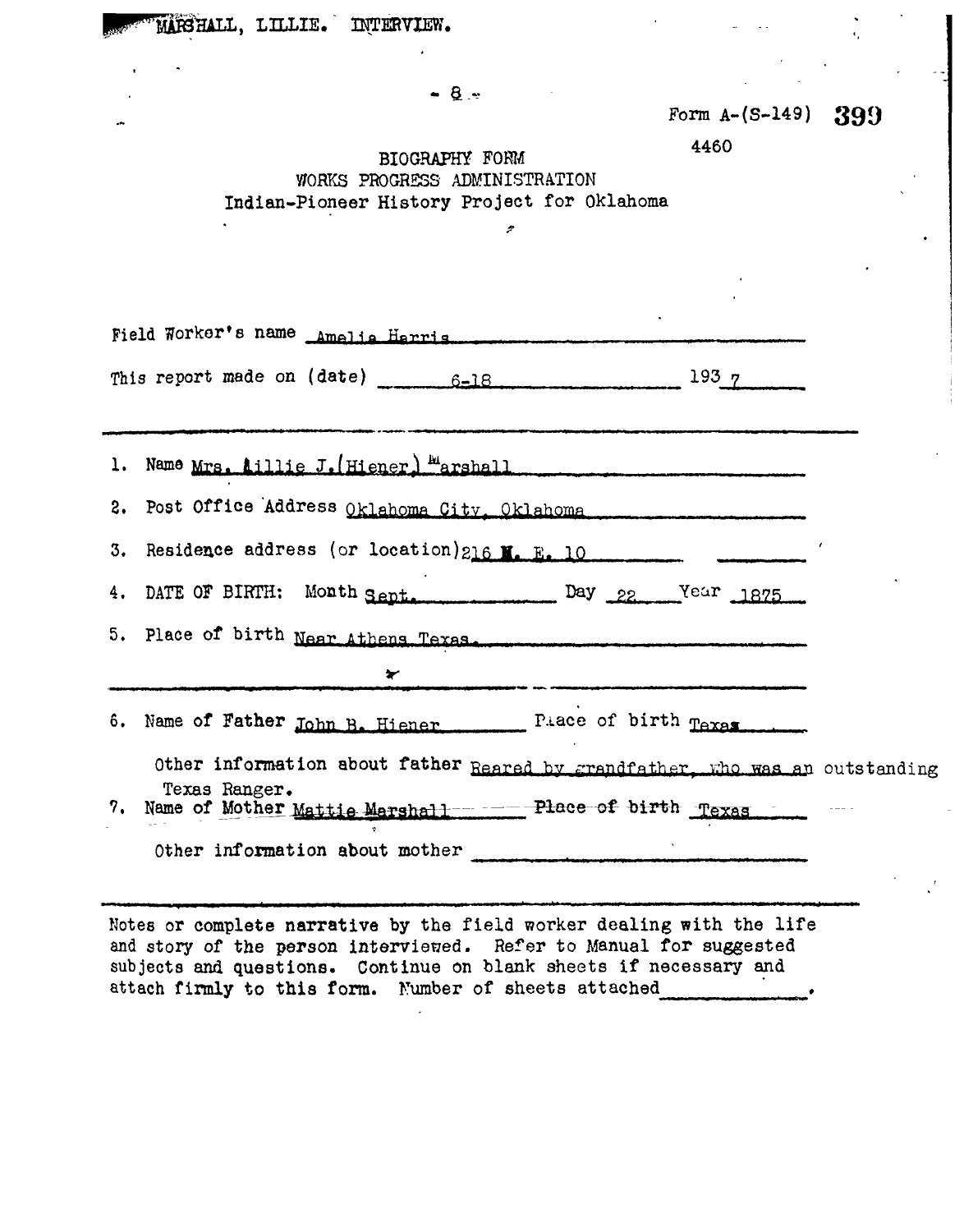4460

**400**

LILMIA HIENER MARSHALL BY 'Amelaa/Harris, Field Worker

/ In 1878  $\frac{1}{4}$  parents moved from Texas to Criner, at the foot of Craner Mountains. These mountains were named for John Criner of a prominent family of Chickasaw Indians. Dad built  $g'$  for  $r$ -room log house with puncheon floors (they were made  $\beta f$  split logs smothed off as best he could with a sharp axe, and the knots cut off so they would fit close together). The kitchen had a dirt floor. The whole house was covered with clapboard shingles.

Range was free except a five-dollar permit each year. Father went into the livestock business. He raised principally hogs. Thich he fattened for market and at very little expense. He had about six hundred head. He was very systematic about handling his hogs, even though they were on open range. He had different bunches at certain were en open range range.<br>A e had different by the certain and certain into \* small pieces about two bushels of corn, which he put into  $\mathbf{b}$  bushels  $\mathbf{c}$  the put  $\mathbf{b}$  corn, which he put  $\mathbf{b}$  corn, which he put  $\mathbf{b}$  corn, which he put  $\mathbf{b}$  corn, which he put  $\mathbf{b}$  corn, which he put  $\mathbf{b}$  corn, which he put  $\mathbf{b}$  corn, whic sacks and tied on bac: of salle; then he would start out to inspect his hogs.

There was a grove of pecan trees west of the house where he would be at nine o'clock, and there would be where he weiting for him and here he

one-hundred hogs here waiting for him and here he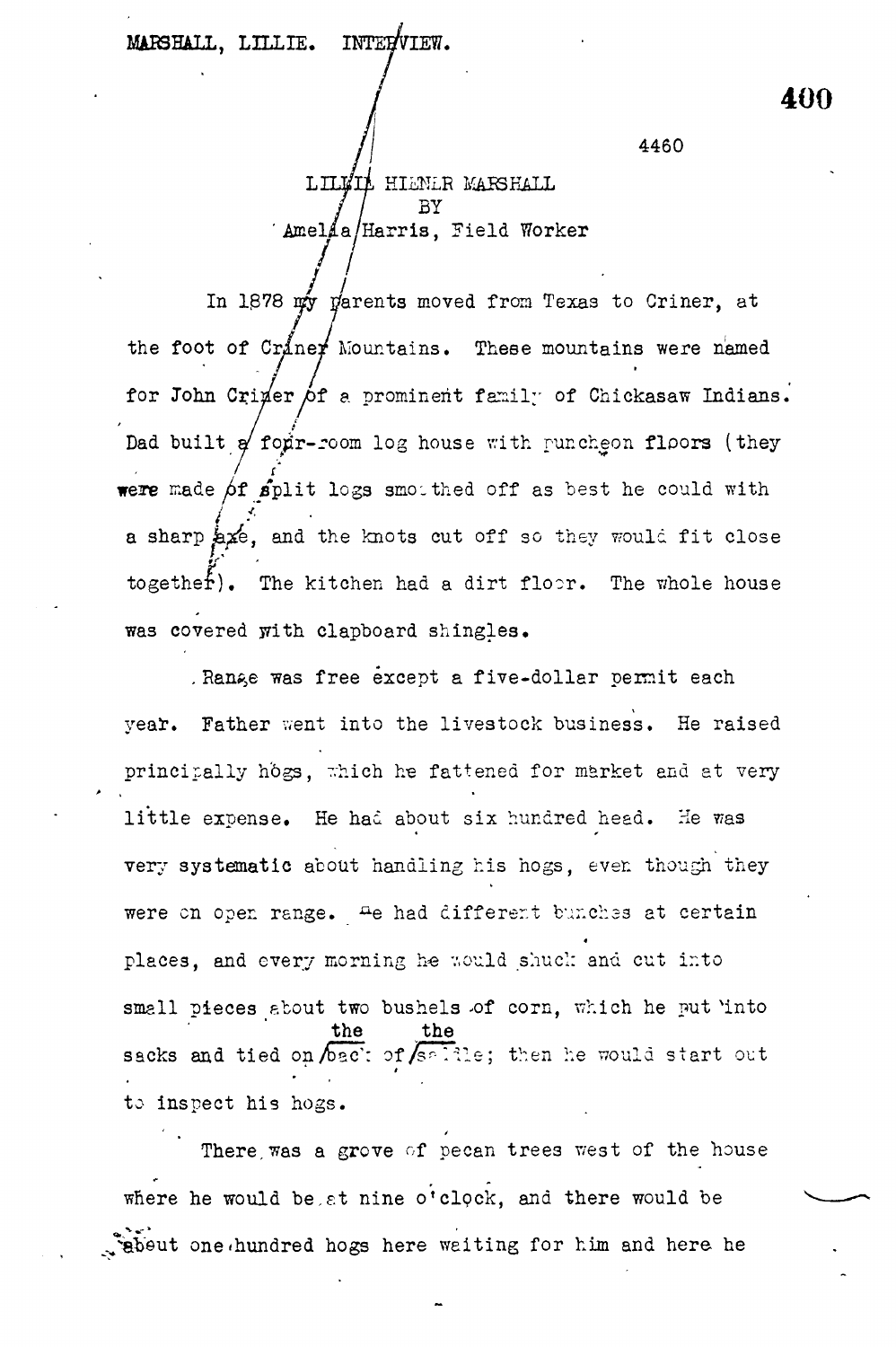MARSHALL, LILLIE. INTERVIEW.

4460

threw down about twenty-five or thirty pieces of corn. Then he would go over to Lone Oak Grove where about one hundred head would be waiting and he would feed these. He knew every hog. In this way he could watch the sows that were ready to farrow. In this way he visited every place where the hogs ranged every daythese hogs would be at their respective places when he got there. They would keep fat off the wild nuts, as they sere plentiful. He would cut out the fattest ones and sell them to the butchers in Gainesville. He sold and bought a bunch every  $m$ cnth.

In the winter time he would butcher thirty or forty head, rub the side with sugar and salt and smoke with hickory chips. This would be like the English cured bacon we have today. He had the lard rendered and poured into hogsheeds. He would keep the meat and lard until the first of April, then retail it put. Alle would get twice as much by holding it.

\* Every year. Le would drive his three- and four-yearcld steers to Gainesville and sell them. They culd be fat steers for there vas plenty of good free range. It was a custom among the neightors (there were bout twenty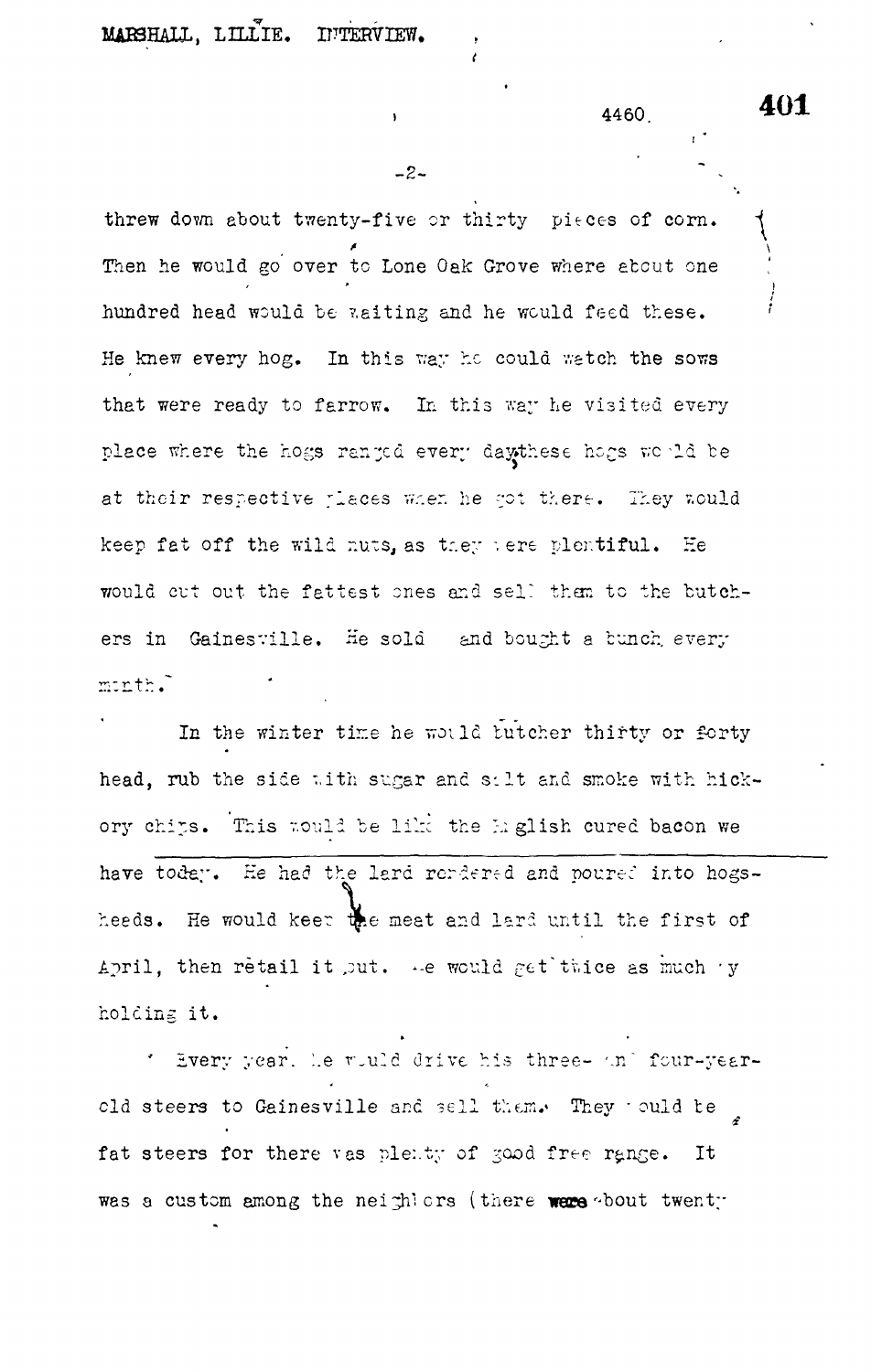4460

whites. Indians and mixed tlood families here) that if any of them needed a milch cow he could go out and look for a good one, drive it up to his jen and milk it as long as he wanted to. The next string at tranding time the cattlemen would brend this calf the same brand as its mother. Anyone could wilk the cows as long as he cared to, but he never got any of the calves.

My mother noved her spinning wheel with her from . Texas. Dad had a few sheep, too. He would shear, then mother w shed and dried the wool, carded and spun it into yarn, and knitted all of our stockings, socks, mittens and nubias(scarfs). She had a loom too, and on this she wove all the material for shirts, and our school dresses. She made all of Dad's breeches out of homesrun cloth and jeans. He bought one pair of trousers in savanteen rears.

Nobody raised turiers in those days; they were too plentiful. We would watch tham go to roost and later in the night would go and get what we wortel. We had chickens and geese and we picked these geese every year to make pillows and feather beds.

Mother gathered blackberries and dewberries and dried them, also winter grands, the big muscadines, too. 402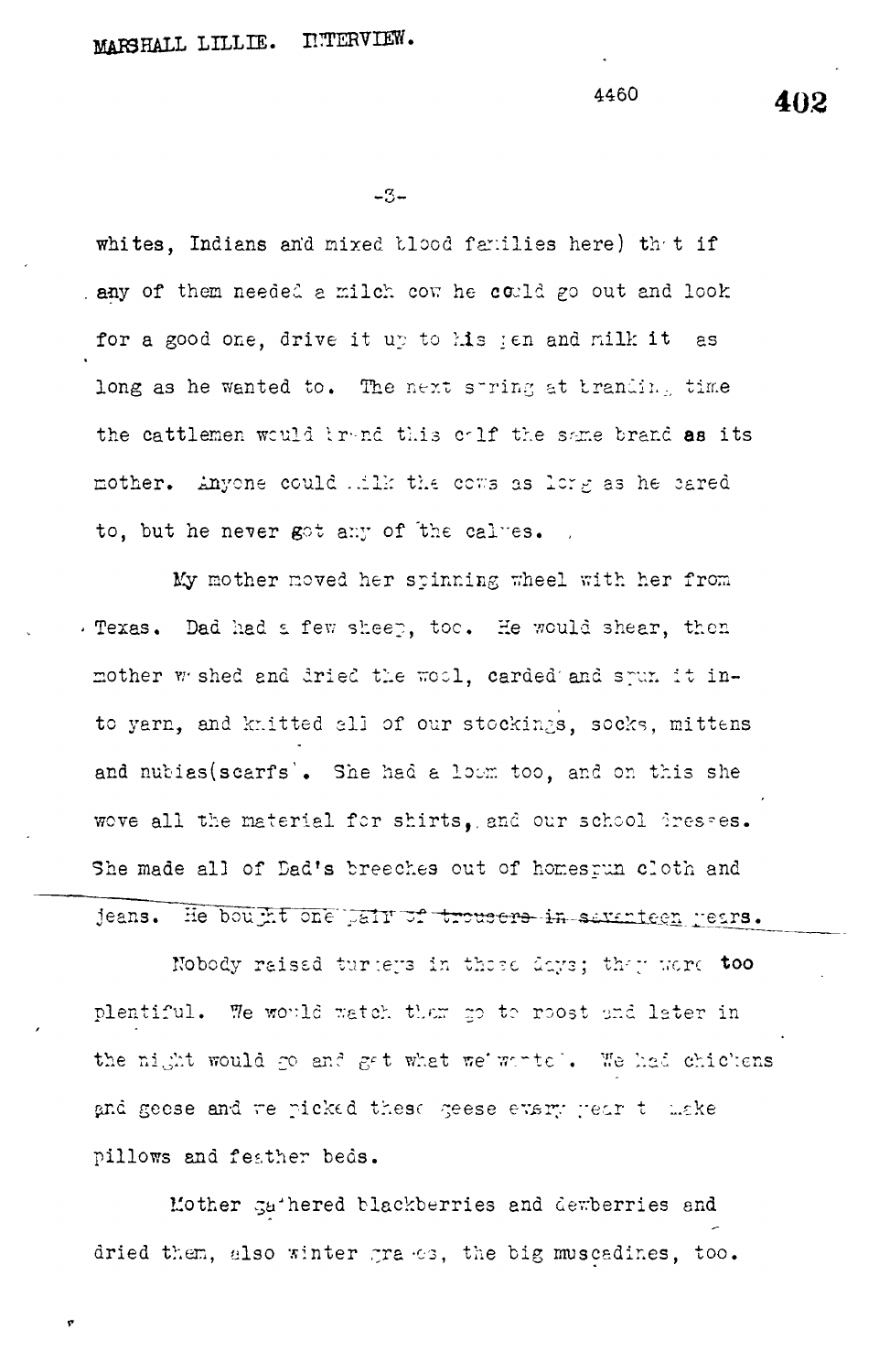4460

 $-\frac{1}{2}$ 

'She dried these in bunches and on the stems; then when you cooked them they would whund out and be full of juice, but if you pulled them off the stems the juice would run out and they would be tasteless. She made jelly from wild plums.

thee a minth when we wanted groceries or other merchandise. every fally as notified. They made a list of what they wanted and two men would take two warons and drive to Gainesville after these things. The next month two other neighbors would go.

Cur doctor was a white men. He was an herb doctor. He dug roots, dried and propared them, then wrapred and labelled each one and corried to a ground in saddle- bags. We were nover were sick--whooping couch, measles, or chills and fever--but wenews we shat for him we knew to have a rot of 'cilmg at r realy because he always may some tind of her tea.

We had one coal oil lamp and a lantorm, but we nearly always used homenade tallow condles. They were crude 'ut answered the pur ose.

We had a log schoolhouse with punchern floors and a chimney built of straw and mulliricl, and had big wood fires when cold. Our seats were puncheon benches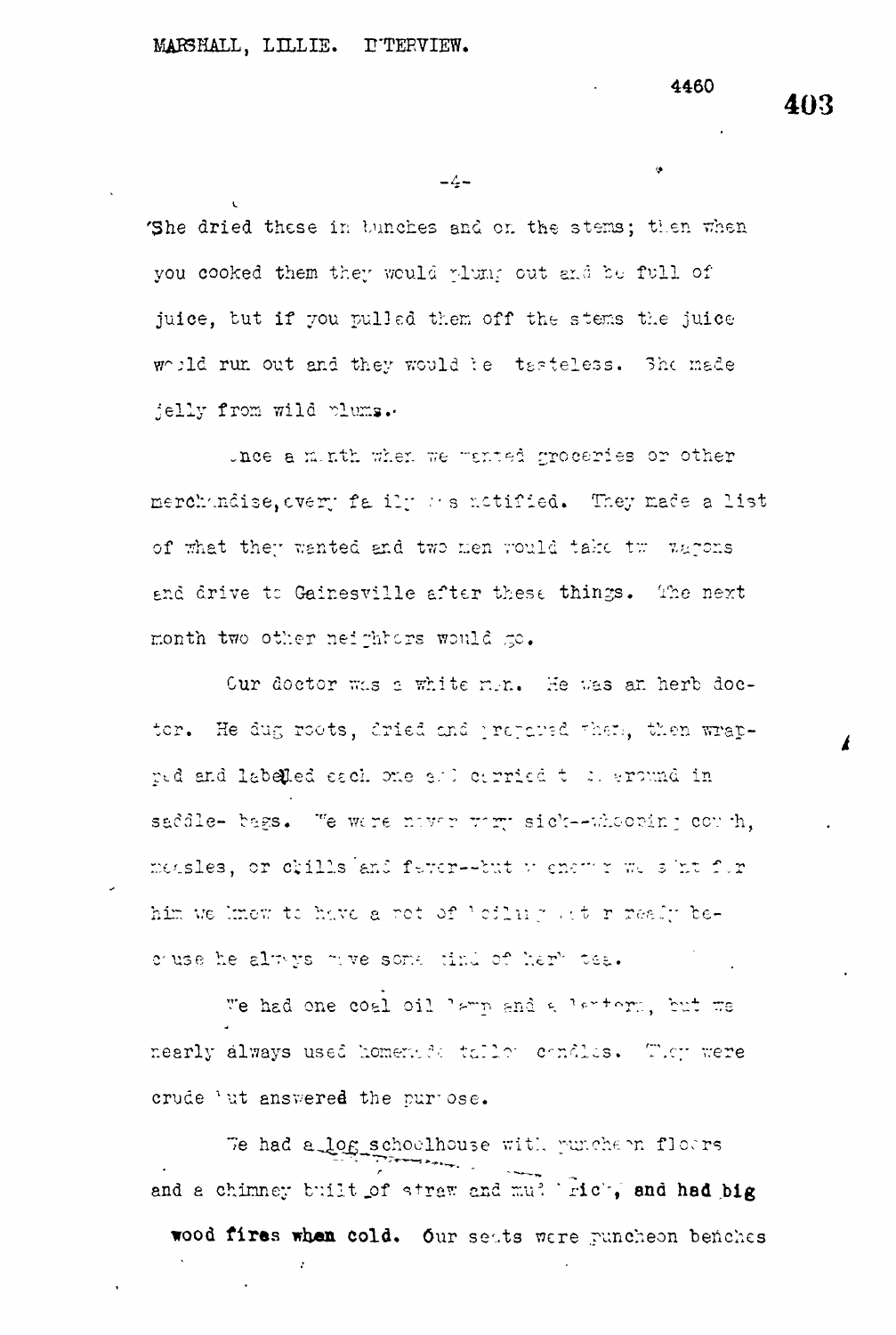## MARSHALL, LILLIE. INTERVIEW.

4460

 $-\overline{\xi}-$ 

with two big holes bored in the corners and stout hickory sticks were jut in these holesfor logs. Lis was a subscription school and the teacher's salary was about fifty dollars a month.

Our amusements were going to church twine a month to listen to a traveling greather of some denomination, or the "young folks" would sjend Sundays all day with other young ones. Then the Fourth of July the Chickasaw and Choctaw men would have a ball game and picnic. They made their ball sticks of green hickory sticks with one end twisted around to form a cup and tied in this position until it dried. Their ball was made of strings wrapped around and around into a hard ball, then covered with buckskin sewed on tight.

The Chickasaws had many kinds of dances, each with its own meaning. Dad was always a friend to the Indians and the whole family was invited to these denots. The last one we attended was early in the summer of 1888. There was a fish fry at Crowder Lake in connection with the dance. Te took our camping outfit and prepared to stay-three or four days. They told Dad to dig up a tow sack full of "devils shoe string," which he did, and when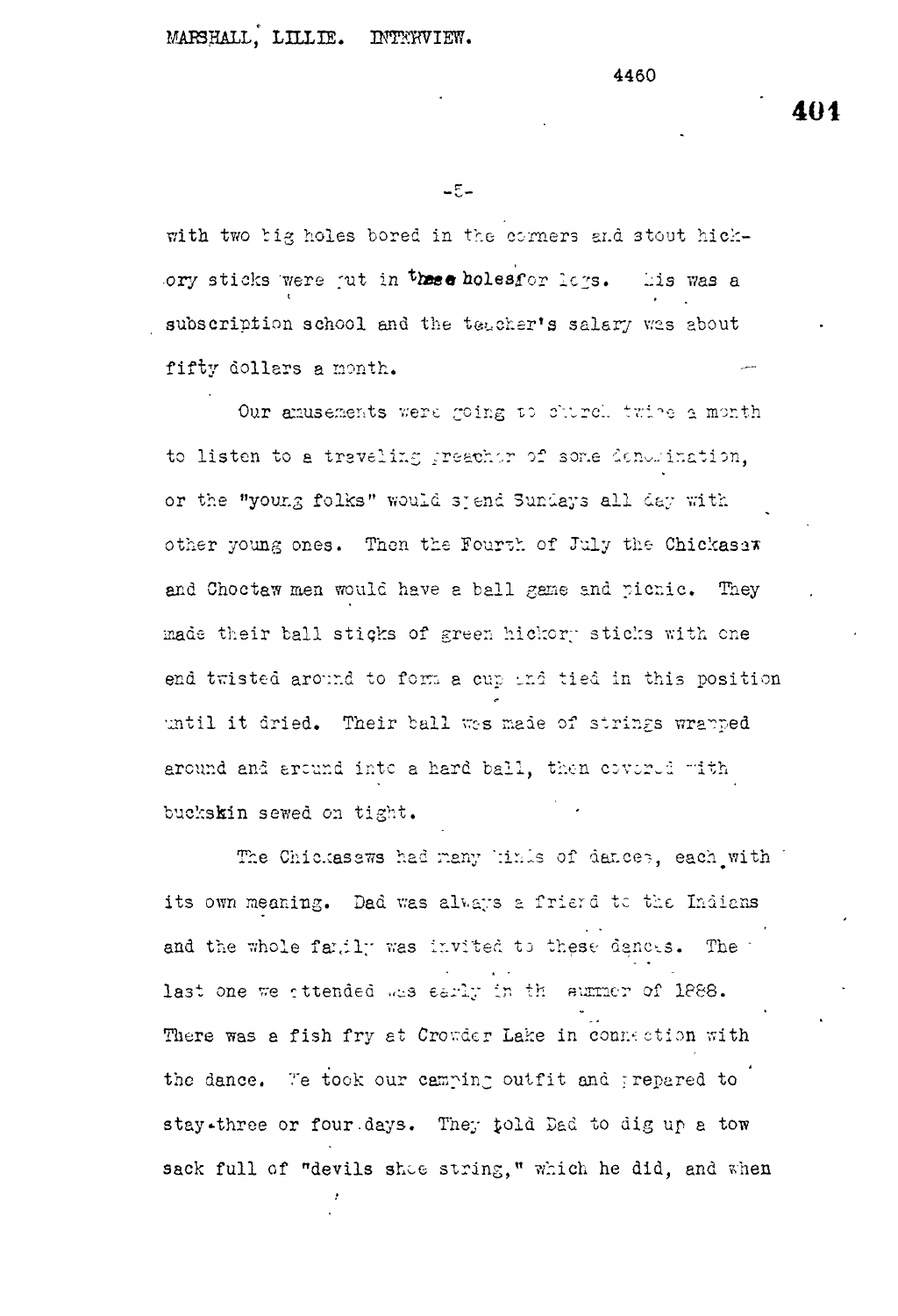## MAES HALL, LILLIE. INTERVIEW.

4460

**- 5 -**

we got there they had cleaned off the grass and brush on one side of the lake, and cut down big trees and sawed the trees into two-foot lengths for seats, and fourfoot lengths to put into the lake. The men would stand and beat the devil's shoe string and dip it ir.to the water until the water would turn thite and the fish would drink the water and they would act ss if they were drunk or doped. The men would catch two or three hundred pounds of small fish with their hands and gig the larger ones. We would have a'big fry then, and after the super was cleared away, the stomp dance would begin. They sang a song in the Indian 'language "Yak a walla - Ya-::en a hoke, Ya .:er. - a hoke" (about all I can renemter) going around a big fire in a circle. They had tied around their waists and knees small gourds and terr pin shells filled with pebbles, which rattled to a kind of rhythm. After they had done this several times, the medicine man would raise his hands skyward and all would stop and look up; then he would pray in the Indian language. They would do this until about midnight, and then everybody would go to bed. e have used this devil's shoe string many times since to catch fish.

We were living at Criner when the Government ordered all the white settlers to vacate. Dick McClish, full-'